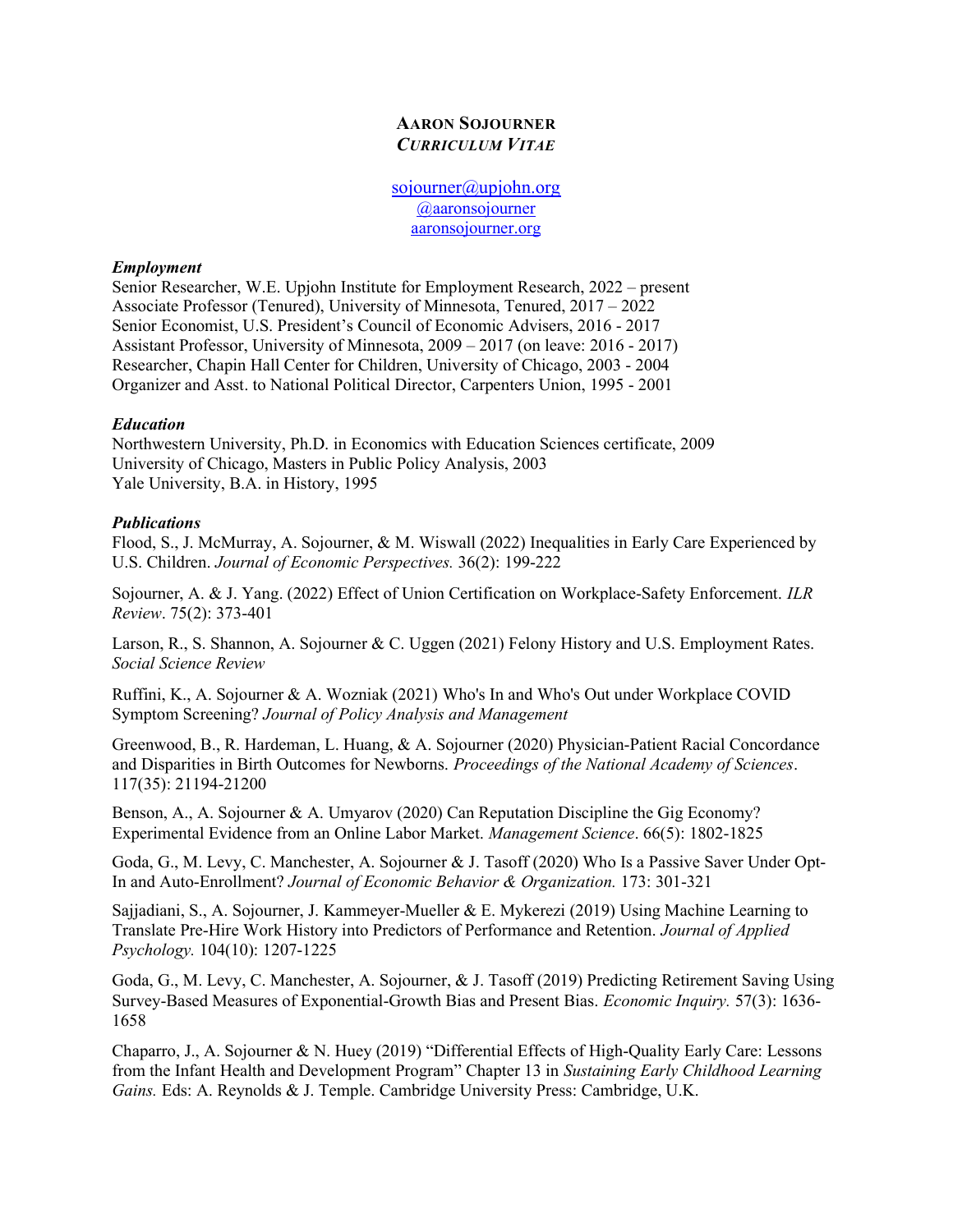Sojourner, A. & J. Pacas (2019) The relationship between union membership and net fiscal impact. Industrial Relations. 58(1): 86-107

Davis, E., W. Lee, & A. Sojourner (2019) Family-Centered Measures of Access to Early Care & Education. Early Childhood Research Quarterly 47: 472-486

Budd, J., A. Sojourner, & J. Jung (2016) Are Voluntary Agreements Better? Evidence from Baseball Arbitration. Industrial & Labor Relations Review. 70(4): 865-893

Sojourner, A., B. Frandsen, R. Town, D. Grabowski & M. Chen (2015) Impacts of Unionization on Quality and Productivity: Regression Discontinuity Evidence from Nursing Homes. *Industrial & Labor* Relations Review. 68(4): 771-806

Hart, C. & A. Sojourner (2015) Unionization & Productivity: Evidence from Charter Schools. *Industrial* Relations. 55(4): 422-448

Goda, G., C. Manchester & A. Sojourner (2014) What Will My Account Really Be Worth? Experimental Evidence on How Retirement-Income Projections Affect Saving. Journal of Public Econ. 119: 80-92

Sojourner, A., E. Mykerezi & K. West (2014) Teacher Pay Reform and Productivity: Panel Data Evidence from Adoptions of Q-Comp in Minnesota. Journal of Human Resources. 49(4): 945-981

Duncan, G. & A. Sojourner (2013) Can Intensive Early Childhood Intervention Programs Eliminate Income-based Cognitive and Achievement Gaps? Journal of Human Resources. 48(4): 945-968

Sojourner, A. (2013) Identification of Peer Effects with Missing Peer Data: Evidence from Project STAR. The Economic Journal. 123(569): 574-605

Sojourner, A. (2013) Do Unions Promote Electoral Office Holding? Evidence from Correlates of State Legislatures' Occupational Shares. Industrial & Labor Relations Review. 66(2): 467-486

Sojourner, A., D. Grabowski, M. Chen, & R. Town (2010) Trends in Unionization of Nursing Homes. Inquiry. 47(4): 331-342

#### **Affiliations**

Affiliated Researcher: University of Minnesota's Carlson School of Management, 2022- Research Fellow: Institute for the Study of Labor (IZA), Bonn, Germany, 2009- Visiting Scholar: Federal Reserve Bank of Minneapolis (consulting), 2017- Member. Human Capital and Economic Opportunity Global Working Group, 2017- Member: American Economic Association, Econometric Society, Labor & Employment Research Association, Scholars Strategy Network, & Society of Labor Economists

#### Select Grants

Robert Wood Johnson Foundation, "Evaluating the value for children and adolescents of licensed mental health providers working in K-12 school settings in Minnesota," (Co-PI with Golberstein and Sanders):  $$189,751, 6/2020 - 2/22$ 

U.S. Department of Health and Human Service Office of Planning, Research and Evaluation. "A Research Partnership to Advance Equitable Access to Early Care and Education in Minnesota": \$307,480.00. 9/29/19 – 9/28/23

U.S. Department of Education's Institute for Education Sciences, "Research Partnership to Improve Human Resources Management in Minneapolis Public Schools" \$399,933. 7/1/16-6/30/18

McKnight Foundation, "Research-practice partnership project to translate teacher effectiveness research into district human capital practice":  $$150,000, 9/19 - 8/21$